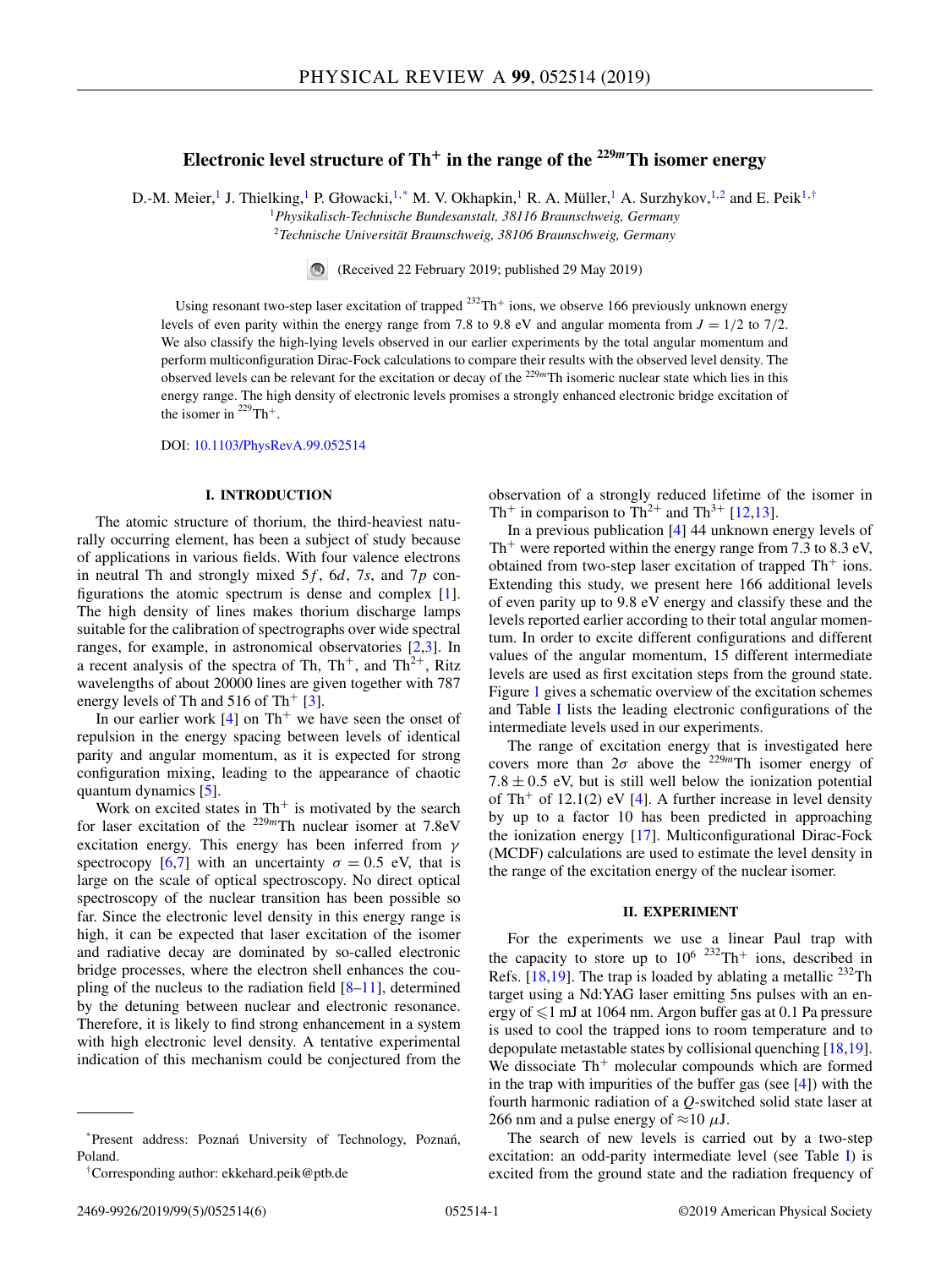<span id="page-1-0"></span>

FIG. 1. Two-step laser excitation scheme in  $Th^+$ , starting from the ground state through different odd-parity intermediate levels (middle panel) to high-lying levels within the indicated energy ranges (upper panel). Levels are labeled by their energy in cm−<sup>1</sup> and their total angular momentum *J*.

a second laser is tuned over a wide frequency range to excite unknown even-parity high-lying levels from the intermediate level. A scheme of the experimental setup is shown in Fig. 2. The first excitation step is provided by the radiation of a second harmonic (SHG) or third harmonic generation (THG) of a pulsed Ti:Sa laser (TU model, Photonics Industries). For the second excitation step we use the radiation of a THG of a second pulsed Ti:Sa laser (Credo, Sirah Lasertechnik).

Both lasers emit synchronized pulses with a duration of  $\approx$ 20 ns and a repetition rate of 1kHz. The beam diameters of both lasers, which are matched at the position of the ions in the linear Paul trap, are  $\approx$ 1 mm and the peak powers used in the experiment are up to 0.1 kW, which corresponds to intensities of  $10 \text{ kW/cm}^2$ . The wavelengths of both lasers are measured by a Fizeau wavemeter (HighFinesse/Angstrom WS-7). The first laser wavelength is stabilized to the center of the Doppler-broadened line of one of a set of selected intermediate levels by a computer-based locking scheme using the wavemeter readout. The second laser is tunable by controlling an intracavity diffraction grating and simultaneously adjusting the orientation of the frequency conversion crystals. The third harmonic radiation is tuned in the range from 240 to 293 nm at a tuning rate of 0.001 nm/s in frequency steps of  $\approx$ 500 MHz (0.1 pm) or  $\approx$ 100 MHz for fine scans. In the search for new levels we determine the line center of each transition by repeated fine scanning over the line.

TABLE I. Intermediate levels of the two-step excitation, sorted by angular momentum *J*. Energies and leading configurations are taken from Ref. [\[14\]](#page-5-0), with the exception of the corrected classifi-cation of the 25027 cm<sup>-1</sup> state described in Ref. [\[15\]](#page-5-0). Labels in the first column are introduced for reference in the Supplemental Material [\[16\]](#page-5-0).

| Ref.         | Level $(cm^{-1})$ | J   | Configuration                                                 |  |  |  |
|--------------|-------------------|-----|---------------------------------------------------------------|--|--|--|
| a            | 25027.040         | 1/2 | $7s7p + 6d7s7p$                                               |  |  |  |
| h            | 26626.478         | 1/2 | $6d7s(^3D)7p^4D^0 + (^3D)^2P^0$                               |  |  |  |
| c            | 35198.990         | 1/2 | $6d^2(^3P)7p^4D^{\circ} + 6d7s(^3D)7p^4P^{\circ}$             |  |  |  |
| d            | 37130.340         | 1/2 | $5f(^1G^0)6d^22P^0+6d^2(^3P)7p^4D^0$                          |  |  |  |
| e            | 37716.322         | 1/2 | $6d^2(^1D)7p^2P^0 + (^3F)^4D^0$                               |  |  |  |
| f            | 26965.202         | 3/2 | $5f(^3F^{\circ})6d^24S^{\circ} + (^3F^{\circ})^2P^{\circ}$    |  |  |  |
| g            | 27403.180         | 3/2 | $5f(^1D^{\circ})6d^22D^{\circ} + (^3P^{\circ})$ $^4D^{\circ}$ |  |  |  |
| h            | 36390.527         | 3/2 | $6d^{2}({}^{3}F)7p~^{4}F^{o} + 5f({}^{1}G^{o})6d^{2}2P^{o}$   |  |  |  |
| $\mathbf{1}$ | 36581.568         | 3/2 | $6d^{2}({}^{3}F)7p~^{4}F^{o} + 5f({}^{1}G^{o})6d^{2}2D^{o}$   |  |  |  |
| 1            | 24873.981         | 5/2 | $6d7s(^3D)7p^4F^{\circ} + 5f(^3P^{\circ})6d^24F^{\circ}$      |  |  |  |
| k            | 26424.480         | 5/2 | $5f(^3P^{\circ})6d^24F^{\circ} + (^3P^{\circ})$ $^4D^{\circ}$ |  |  |  |
| 1            | 28243.812         | 5/2 | $6d7s(^3D)7p4F^{\circ} + 6d^2(^3F)7p^4G^{\circ}$              |  |  |  |
| m            | 35156.916         | 5/2 | $5f(^1G^0)6d^2 2D^0 + (^1G^0)^2F^0$                           |  |  |  |
| n            | 36687.992         | 5/2 | $6d^{2}({}^{3}F)7p4F^{\circ} + 6d7s({}^{3}D)7p4P^{\circ}$     |  |  |  |
| $\Omega$     | 37846.174         | 5/2 | $6d^2(^3P)7p 2D^{\circ} + (^3P)^4D^{\circ}$                   |  |  |  |

For the detection of the fluorescence decay of the highlying electronic levels we use two photomultiplier tubes (PMT) for different spectral ranges. Photons are detected in the range from 300 to 650 nm with a PMT which is equipped with a long-pass edge interference filter to block laser stray light from the Ti:Sa laser pulses. A second PMT is used for the detection of VUV photons in the wavelength range from 115 to 230 nm. Fast gated integrators are used to evaluate the PMT signals during a detection window of 100 ns, starting after the excitation pulses. Counters are used to detect photons in the interval from 1 to  $10 \mu s$  after the excitation pulses.

We try to excite each observed level via several intermediate levels with different values of the angular momentum (see



FIG. 2. Experimental setup for laser excitation of trapped Th<sup>+</sup> ions. The first step excitation is provided by the second harmonic (SHG) or third harmonic (THG) radiation of a nanosecond Ti:Sa laser, locked to a Fizeau wavemeter. The second excitation step is provided by the THG of a second ns-Ti:Sa laser. Th<sup>+</sup> ions are loaded via laser ablation (ns-Nd:YAG laser at 1064 nm). Molecular compounds of  $Th^+$  are photodissociated by pulses from a  $Q$ -switched diode-pumped solid-state laser (*Q*-DPSS) at 266 nm.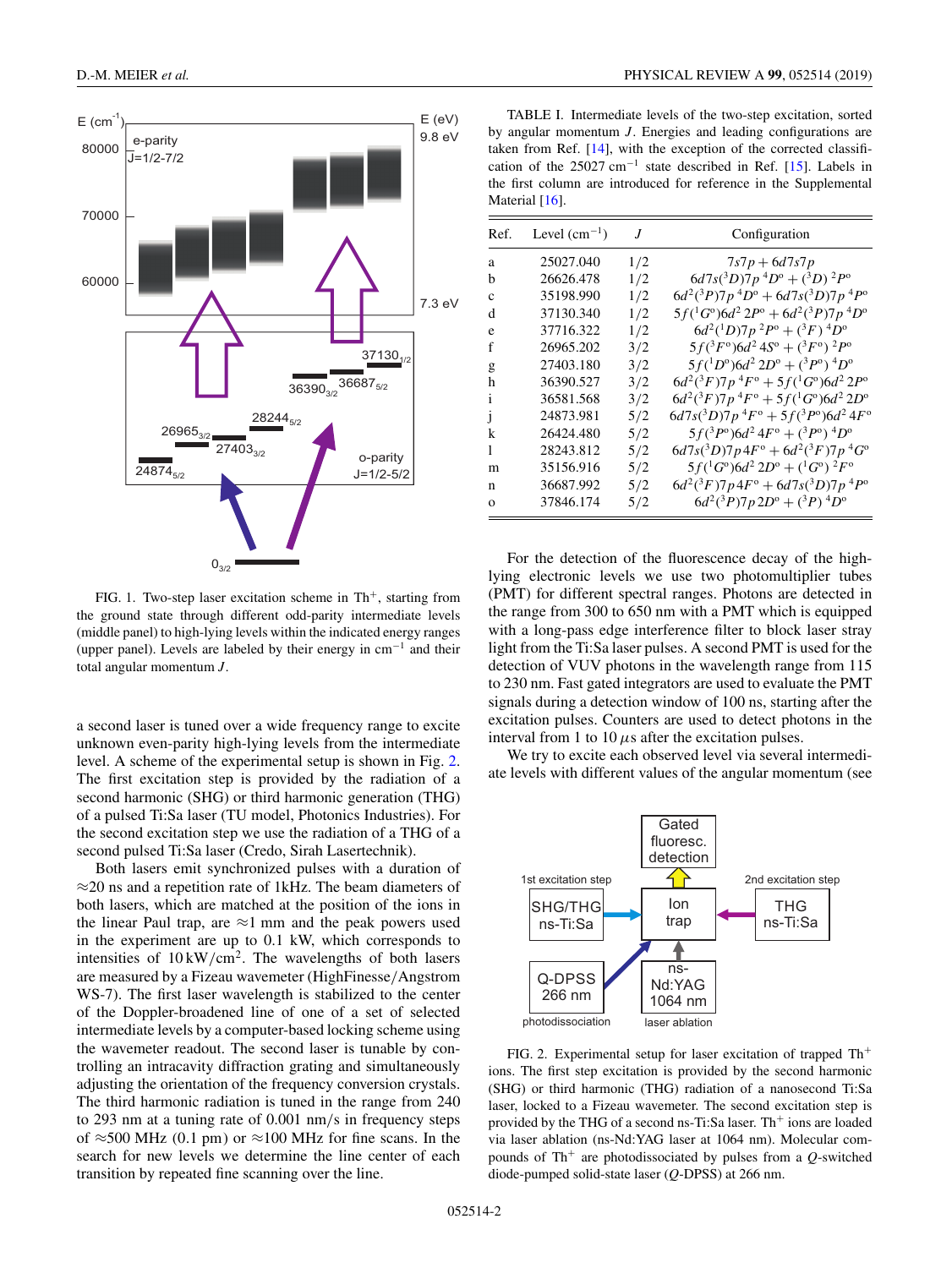

FIG. 3. Two-step excitation of the level 74195.13 cm−<sup>1</sup> via the intermediate level  $35156.9_{5/2}$  cm<sup>-1</sup>. Graph (a) shows the decrease of the fluorescence signal of the intermediate level (wavelength range from 325 to 650 nm) due to three-photon ionization during the scan from negative to positive detunings. The slight increase of the signal after the excitation occurs due to redistribution of  $Th<sup>+</sup>$ ions in the trap. Graph (b) shows the simultaneously recorded VUV fluorescence signal of the decay of the high-lying level. The line shape is determined by the multimode spectrum of the Ti:Sa laser radiation. The start of the scan at 0GHz laser detuning corresponds to the wave number 39039.15 cm<sup>-1</sup> of the second excitation step laser radiation.

Table [I\)](#page-1-0) to confirm them as high-lying levels and determine their total angular momenta.

### **III. NEWLY OBSERVED LEVELS**

Within the search scans we not only observe direct twostep excitation to high-lying levels, but also single-photon transitions originating from the ground state, thermally populated metastable levels (up to  $4490 \text{ cm}^{-1}$ ), and levels populated by a decay of the intermediate level (*N*-scheme transition). Most of these transitions can be identified based on the existing energy level database [\[14\]](#page-5-0). In order to unambiguously identify new levels at an excitation energy corresponding to the sum of the two laser photon energies, we are required to observe the excitation via at least two intermediate levels.

Excitation of a high-lying level is inferred by observing either fluorescence at a wavelength different from the excitation wavelength, depletion of fluorescence from the decay of the intermediate level, or a loss of ions because of resonance-enhanced three-photon ionization; see Fig. 3. Due to the high pulse power of the Ti:Sa laser radiation there is a significant probability of absorption of a third photon when a high-lying level is excited. The absorption of this photon leads to ionization of the Th<sup>+</sup> ions to Th<sup>2+</sup> ions [\[4\]](#page-5-0). We select the operating parameters of our ion trap so that  $Th^{2+}$  is not stably trapped. Nevertheless, ionization alone cannot be a confirmation of the high-lying level excitation, because it can also occur as a resonant four-photon process in an *N*-scheme excitation through levels with an energy of about 20000 cm<sup>-1</sup>, listed in Ref. [\[14\]](#page-5-0).

By applying the aforementioned criteria, two-photon excitations to 166 previously unknown high-lying energy levels in the investigated energy range from 7.3 to 9.8 eV are identified and listed in Table [II.](#page-3-0) In a table given in the Supplemental Material [\[16\]](#page-5-0) a complete list with the successful excitation pathways via the different intermediate levels is provided. We achieve a total uncertainty for the energy determination of  $\sigma_{\text{tot}} \sim 0.2 \text{ cm}^{-1}$ , limited by the uncertainty of identifying the center of the Ti:Sa laser spectrum from the wavemeter readout. The energy of a high-lying level is derived as the mean value from the different excitation pathways, weighted with the statistical uncertainty of the individual measurements. The measured center wavelengths of the transitions from the ground state to the intermediate levels mentioned in Table [I](#page-1-0) are in coincidence with the values given in Ref. [\[14\]](#page-5-0).

In comparison to the previous experiment  $[4]$  we see an agreement of the measured energies of these levels, except for one level. The energy of the level marked with a double asterisk in Table [II](#page-3-0) is measured to be  $65738.54 \text{ cm}^{-1}$ , shifted by  $\approx 2\sigma$  from the previous value. We verified the existence of the level and update its energy to the new value, which is based on the excitations from three intermediate levels. A level mentioned at  $66427.14 \text{ cm}^{-1}$  in Ref. [\[3\]](#page-5-0) is not observed in our experiment.

# **IV. DETERMINATION OF THE TOTAL ANGULAR MOMENTA**

The observed signal strengths at the applied second step laser intensities in the range of  $10 \, \text{kW/cm}^2$  are in the range expected for electric dipole transitions [\[4\]](#page-5-0). Therefore, we assume that the observed transitions are electric dipole allowed. Selection rules then require these high-lying levels to have even parity and angular momenta from  $J = 1/2$  to 7/2, since we are using intermediate levels with  $J = 1/2$  to 5/2.

Analyzing the excitation through different intermediate levels allows for the determination of the total angular momentum of the newly found levels. In our experiment highlying levels with  $J = 3/2$  can be accessed via all intermediate levels. These states can therefore be unambiguously classified. Angular momenta  $J = 1/2$ , 5/2, and 7/2 can only be identified by the absence of excitation through intermediate levels that would not fulfill the  $\Delta J = 0, \pm 1$  selection rule.

In these cases, the absence of a single excitation path does not allow a sure assignment of the *J* value, as we observe that some high-lying levels can be excited through only one out of two intermediate levels with the same *J* (see, e.g., level 67577.7 cm<sup>-1</sup> in the Supplemental Material  $[16]$ ). This is because intermediate levels with the same total angular momenta can have different electronic configurations (see Table [I\)](#page-1-0) and therefore the excitation probabilities of the highlying levels can be substantially different. Hence we require the absence of excitation through at least two intermediate levels with the same *J* to consider the level not being excitable via this particular *J*. In all other cases we give the range of possible angular momenta.

Using the same excitation scheme we also determine the angular momenta of levels which could not be classified in Ref. [\[4\]](#page-5-0).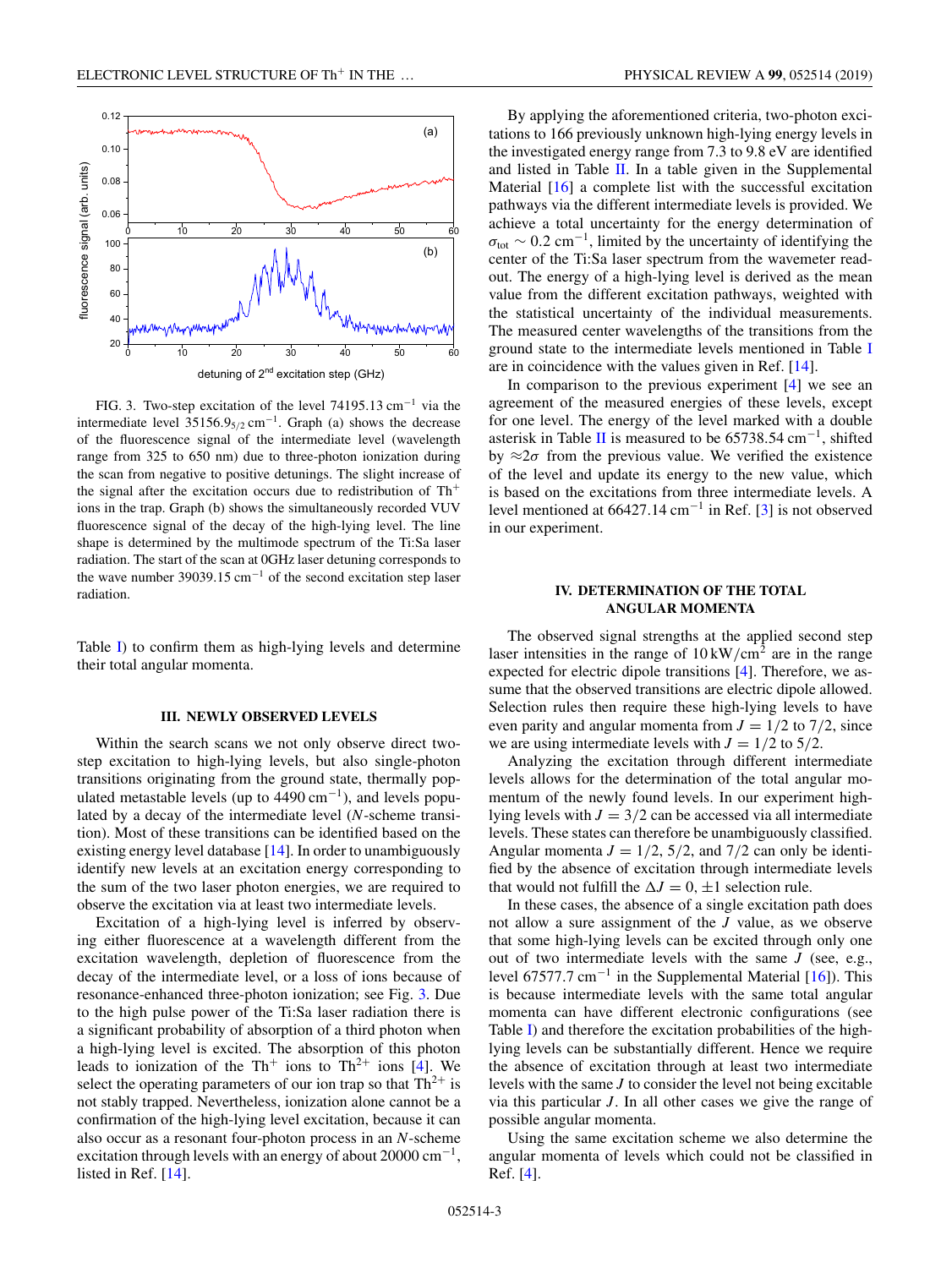<span id="page-3-0"></span>TABLE II. Newly found electronic levels in  $^{232}Th^+$  in the energy range from 7.8 to 9.8 eV, total uncertainties  $\sigma_{\text{tot}}$  of the energy determination, and possible angular momenta. The angular momentum value  $J = 3/2$  is assigned with certainty; otherwise, the most likely values of *J* are given (see text). Levels marked with an asterisk were found in the previous investigation [\[4\]](#page-5-0) with an uncertainty of 0.2 cm<sup>-1</sup> and are classified in this investigation. We update the energy value of a previously found level, marked with a double asterisk.

| Energy $(cm^{-1})$ | $\sigma_{\text{tot}}$ (cm <sup>-1</sup> ) | $J_{-}$        | Energy $(cm^{-1})$ | $\sigma_{\text{tot}}$ (cm <sup>-1</sup> ) | J              | Energy $(cm^{-1})$ | $\sigma_{\text{tot}}$ (cm <sup>-1</sup> ) | J                          |
|--------------------|-------------------------------------------|----------------|--------------------|-------------------------------------------|----------------|--------------------|-------------------------------------------|----------------------------|
| 58875.5            | $\ast$                                    | $3/2 - 7/2$    | 68564.19           | 0.18                                      | $3/2$ or $5/2$ | 74195.13           | 0.17                                      | $3/2 - 7/2$                |
| 59387.1            | $\ast$                                    | $3/2 - 7/2$    | 68598.83           | 0.18                                      | $3/2$ or $5/2$ | 74201.68           | 0.16                                      | $1/2$ or $3/2$             |
| 59477.4            | $\ast$                                    | 3/2            | 68752.06           | 0.17                                      | 3/2            | 74255.11           | 0.17                                      | $3/2$ or $5/2$             |
| 59803.0            | $\ast$                                    | $3/2 - 7/2$    | 68812.64           | 0.18                                      | $3/2$ or $5/2$ | 74328.90           | 0.17                                      | $3/2$ or $5/2$             |
| 60380.1            | $\ast$                                    | 3/2            | 68898.67           | 0.17                                      | $3/2$ or $5/2$ | 74396.40           | 0.16                                      | $3/2$ or $5/2$             |
| 60618.6            | $\ast$                                    | 3/2            | 68921.30           | 0.17                                      | $3/2$ or $5/2$ | 74461.06           | 0.17                                      | $3/2 - 7/2$                |
| 60721.3            | $\ast$                                    | $3/2 - 7/2$    | 69582.93           | 0.17                                      | 3/2            | 74503.38           | 0.18                                      | $3/2$ or $5/2$             |
| 61032.4            | $\ast$                                    | 3/2            | 70036.57           | 0.17                                      | 3/2            | 74554.39           | 0.16                                      | 3/2                        |
| 61388.0            | $\ast$                                    | $3/2 - 7/2$    | 70602.32           | 0.16                                      | $3/2$ or $5/2$ | 74642.51           | 0.17                                      | $3/2$ or $5/2$             |
| 61428.6            | $\ast$                                    | $3/2$ or $5/2$ | 70618.40           | 0.16                                      | $3/2$ or $5/2$ | 74646.94           | 0.16                                      | $1/2$ or $3/2$             |
| 61726.3            | $\ast$                                    | 3/2            | 70747.82           | 0.16                                      | $3/2 - 7/2$    | 74781.76           | 0.17                                      | $3/2$ or $5/2$             |
| 61963.6            | $\ast$                                    | 3/2            | 70924.75           | 0.16                                      | $3/2$ or $5/2$ | 74823.59           | 0.16                                      | $3/2$ or $5/2$             |
| 62307.2            | $\ast$                                    | $3/2$ or $5/2$ | 71038.37           | 0.16                                      | 3/2            | 74881.76           | 0.17                                      | 3/2                        |
| 62373.8            | $\ast$                                    | 3/2            | 71043.67           | 0.15                                      | $3/2 - 7/2$    | 75009.01           | 0.18                                      | $3/2$ or $5/2$             |
| 62477.0            | $\ast$                                    | $3/2$ or $5/2$ | 71148.96           | 0.16                                      | $3/2$ or $5/2$ | 75058.06           | 0.17                                      | $3/2 - 7/2$                |
| 62560.1            | $\ast$                                    | $3/2$ or $5/2$ | 71153.87           | 0.16                                      | 3/2            | 75108.36           | 0.17                                      | $3/2$ or $5/2$             |
| 62562.2            | $\ast$                                    | 3/2            | 71278.32           | 0.16                                      | $1/2$ or $3/2$ | 75129.42           | 0.17                                      | $1/2 - 5/2$                |
| 62753.1            | $\ast$                                    | $3/2$ or $5/2$ | 71309.24           | 0.16                                      | $3/2$ or $5/2$ | 75172.74           | 0.19                                      | $3/2$ or $5/2$             |
| 62873.11           | 0.17                                      | $1/2$ or $3/2$ | 71345.59           | 0.16                                      | $1/2$ or $3/2$ | 75324.44           | 0.17                                      | $3/2 - 7/2$                |
| 63257.5            | $\ast$                                    | $3/2 - 7/2$    | 71457.82           | 0.16                                      | $3/2 - 7/2$    | 75380.56           | 0.17                                      | $3/2$ or $5/2$             |
| 63268.90           | 0.17                                      | $1/2$ or $3/2$ | 71543.05           | 0.16                                      | 3/2            | 75434.83           | 0.17                                      | $3/2 - 7/2$                |
| 63298.4            | $\ast$                                    | $3/2 - 7/2$    | 71544.12           | 0.16                                      | $1/2$ or $3/2$ | 75553.70           | 0.17                                      | $1/2$ or $3/2$             |
| 63557.7            | $\ast$                                    | $3/2 - 7/2$    | 71595.39           | 0.17                                      | $1/2 - 5/2$    | 75568.80           | 0.17                                      | $3/2$ or $5/2$             |
| 63680.29           | 0.16                                      | 3/2            | 71648.63           | 0.16                                      | $1/2 - 5/2$    | 75613.54           | 0.17                                      | 3/2                        |
| 64107.51           | 0.17                                      | $3/2$ or $5/2$ | 71682.08           | 0.16                                      | $1/2$ or $3/2$ | 75690.72           | 0.17                                      | $1/2$ or $3/2$             |
| 64122.0            | $\ast$                                    | $3/2 - 7/2$    | 71704.43           | 0.16                                      | $3/2$ or $5/2$ | 75783.69           | 0.17                                      | $3/2$ or $5/2$             |
| 64150.3            | $\ast$                                    | 3/2            | 71893.76           | 0.16                                      | 3/2            | 75840.96           | 0.16                                      | $3/2$ or $5/2$             |
| 64368.24           | 0.17                                      | $3/2$ or $5/2$ | 71980.22           | 0.17                                      | $3/2$ or $5/2$ | 75889.36           | 0.17                                      |                            |
| 64442.11           | 0.16                                      | $1/2$ or $3/2$ | 71995.47           | 0.16                                      | $3/2 - 7/2$    | 75950.56           | 0.17                                      | $1/2$ or $3/2$             |
| 64560.4            | $\ast$                                    | 3/2            | 72027.87           | 0.16                                      | 3/2            | 75966.37           | 0.16                                      | $3/2 - 7/2$<br>3/2         |
| 64813.7            | $\ast$                                    | $3/2 - 7/2$    | 72070.57           |                                           |                |                    | 0.16                                      |                            |
|                    | $\ast$                                    |                |                    | 0.16                                      | $1/2$ or $3/2$ | 76122.62           |                                           | $1/2$ or $3/2$             |
| 64860.4            |                                           | $3/2$ or $5/2$ | 72183.47           | 0.17                                      | $3/2$ or $5/2$ | 76157.73           | 0.16<br>0.17                              | $1/2$ or $3/2$             |
| 64887.80           | 0.16<br>$\ast$                            | $1/2$ or $3/2$ | 72195.77           | 0.17                                      | $3/2$ or $5/2$ | 76158.83           | 0.17                                      | $3/2 - 7/2$<br>$1/2 - 5/2$ |
| 64920.1            | $\ast$                                    | $3/2$ or $5/2$ | 72353.67           | 0.17                                      | $3/2 - 7/2$    | 76169.30           |                                           |                            |
| 65037.7            | *                                         | 3/2            | 72395.99           | 0.18                                      | $3/2$ or $5/2$ | 76227.32           | 0.17                                      | $1/2 - 5/2$                |
| 65144.4            | $\ast$                                    | $3/2$ or $5/2$ | 72403.45           | 0.16                                      | 3/2            | 76371.41           | 0.16                                      | $1/2$ or $3/2$             |
| 65191.1            | $\ast$                                    | $3/2 - 7/2$    | 72437.78           | 0.16                                      | $1/2$ or $3/2$ | 76445.96           | 0.16                                      | $1/2$ or $3/2$             |
| 65730.4            |                                           | 3/2            | 72443.68           | 0.16                                      | $3/2$ or $5/2$ | 76508.84           | 0.17                                      | $3/2 - 7/2$                |
| 65738.54           | $0.18**$                                  | $3/2 - 7/2$    | 72612.99           | 0.18                                      | $3/2$ or $5/2$ | 76521.57           | 0.17                                      | $3/2$ or $5/2$             |
| 65753.45           | 0.17<br>$\ast$                            | $1/2$ or $3/2$ | 72624.83           | 0.16                                      | 3/2            | 76552.60           | 0.16                                      | 3/2                        |
| 65799.6            |                                           | 3/2            | 72644.97           | 0.16                                      | $3/2 - 7/2$    | 76616.44           | 0.17                                      | $3/2 - 7/2$                |
| 65910.0            | $\ast$<br>$\ast$                          | $3/2 - 7/2$    | 72711.86           | 0.16                                      | $3/2 - 7/2$    | 76788.94           | 0.16                                      | $1/2$ or $3/2$             |
| 65946.9            |                                           | $3/2 - 7/2$    | 72748.31           | 0.16                                      | 3/2            | 76895.40           | 0.16                                      | 3/2                        |
| 66052.0            | $\ast$                                    | $3/2$ or $5/2$ | 72756.38           | 0.17                                      | $3/2 - 7/2$    | 76954.26           | 0.16                                      | 3/2                        |
| 66141.2            | $\ast$                                    | $3/2$ or $5/2$ | 72849.84           | 0.16                                      | 3/2            | 76999.66           | 0.16                                      | $3/2 - 7/2$                |
| 66324.52           | 0.17                                      | $1/2$ or $3/2$ | 72904.32           | 0.16                                      | $3/2 - 7/2$    | 77069.42           | 0.17                                      | $3/2$ or $5/2$             |
| 66333.7            | $\ast$                                    | 3/2            | 72937.01           | 0.17                                      | $3/2$ or $5/2$ | 77154.88           | 0.17                                      | $1/2 - 5/2$                |
| 66388.81           | 0.17                                      | $1/2$ or $3/2$ | 72967.30           | 0.16                                      | 3/2            | 77185.31           | 0.16                                      | $3/2 - 7/2$                |
| 66429.64           | 0.17                                      | $3/2$ or $5/2$ | 73007.80           | 0.16                                      | $1/2$ or $3/2$ | 77208.86           | 0.17                                      | $3/2$ or $5/2$             |
| 66558.0            | $\ast$                                    | $3/2 - 7/2$    | 73141.86           | 0.16                                      | 3/2            | 77278.24           | 0.16                                      | $1/2$ or $3/2$             |
| 66609.0            | $\ast$                                    | $3/2$ or $5/2$ | 73171.82           | 0.17                                      | $3/2 - 7/2$    | 77295.28           | 0.17                                      | $3/2$ or $5/2$             |
| 66666.96           | 0.17                                      | $1/2$ or $3/2$ | 73225.52           | 0.17                                      | 3/2            | 77311.25           | 0.16                                      | 3/2                        |
| 66702.9            | $\ast$                                    | 3/2            | 73245.52           | 0.17                                      | $3/2$ or $5/2$ | 77429.20           | 0.16                                      | $1/2$ or $3/2$             |
| 66831.1            | $\ast$                                    | 3/2            | 73314.63           | 0.16                                      | $3/2 - 7/2$    | 77506.72           | 0.16                                      | $1/2 - 5/2$                |
| 66855.6            | $\ast$                                    | $3/2$ or $5/2$ | 73349.33           | $0.18\,$                                  | $1/2$ or $3/2$ | 77668.89           | 0.17                                      | $3/2$ or $5/2$             |
| 67066.2            | $\ast$                                    | $3/2 - 7/2$    | 73427.59           | 0.16                                      | 3/2            | 77715.95           | 0.17                                      | $1/2$ or $3/2$             |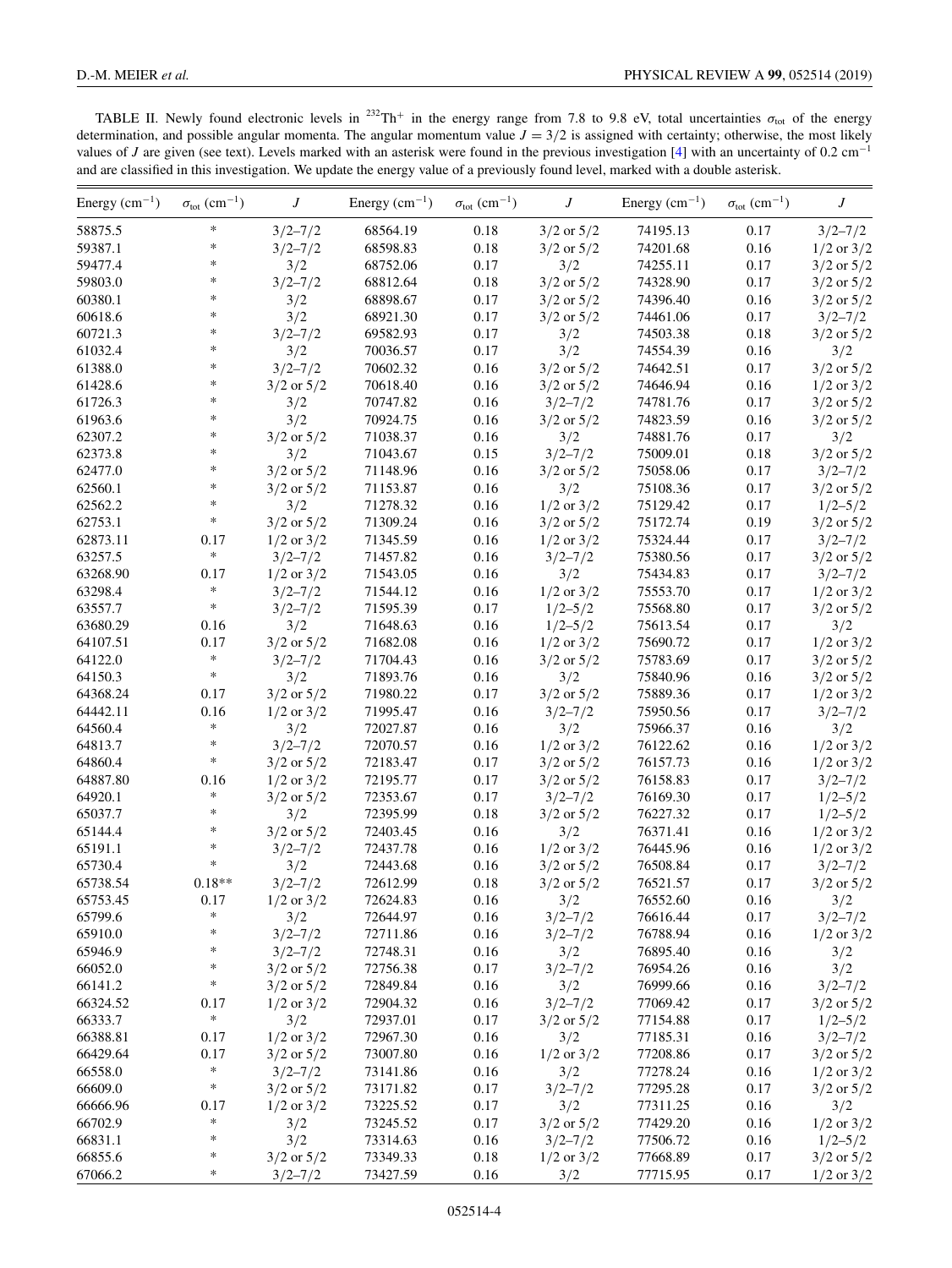| Energy $(cm^{-1})$ | $\sigma_{\rm tot}$ (cm <sup>-1</sup> ) | J              | Energy $(cm^{-1})$ | $\sigma_{\rm tot}$ (cm <sup>-1</sup> ) | J              | Energy $(cm^{-1})$ | $\sigma_{\rm tot}$ (cm <sup>-1</sup> ) | J              |
|--------------------|----------------------------------------|----------------|--------------------|----------------------------------------|----------------|--------------------|----------------------------------------|----------------|
| 67154.05           | 0.16                                   | 3/2            | 73486.18           | 0.18                                   | $3/2$ or $5/2$ | 77914.52           | 0.16                                   | $1/2$ or $3/2$ |
| 67177.76           | 0.18                                   | $3/2 - 7/2$    | 73506.20           | 0.16                                   | $1/2$ or $3/2$ | 77992.06           | 0.16                                   | $3/2 - 7/2$    |
| 67378.61           | 0.19                                   | $3/2 - 7/2$    | 73514.42           | 0.17                                   | $3/2 - 7/2$    | 78004.65           | 0.16                                   | 3/2            |
| 67509.63           | 0.17                                   | 3/2            | 73571.40           | 0.17                                   | $3/2$ or $5/2$ | 78079.15           | 0.16                                   | $3/2$ or $5/2$ |
| 67577.71           | 0.20                                   | $3/2$ or $5/2$ | 73637.54           | 0.16                                   | $3/2$ or $5/2$ | 78106.22           | 0.16                                   | $1/2$ or $3/2$ |
| 67657.30           | 0.18                                   | $1/2$ or $3/2$ | 73717.33           | 0.16                                   | 3/2            | 78147.89           | 0.17                                   | $3/2 - 7/2$    |
| 67737.62           | 0.18                                   | $3/2$ or $5/2$ | 73720.66           | 0.19                                   | $3/2 - 7/2$    | 78311.97           | 0.17                                   | $1/2$ or $3/2$ |
| 67803.24           | 0.17                                   | $3/2$ or $5/2$ | 73856.76           | 0.16                                   | $3/2$ or $5/2$ | 78365.42           | 0.17                                   | 3/2            |
| 67843.31           | 0.17                                   | $3/2$ or $5/2$ | 73927.39           | 0.17                                   | $3/2$ or $5/2$ | 78486.07           | 0.17                                   | $1/2$ or $3/2$ |
| 67866.10           | 0.18                                   | $3/2$ or $5/2$ | 74015.17           | 0.17                                   | $3/2 - 7/2$    | 78643.42           | 0.17                                   | $1/2$ or $3/2$ |
| 68033.33           | 0.21                                   | $3/2 - 7/2$    | 74035.55           | 0.16                                   | 3/2            | 78671.36           | 0.16                                   | $1/2$ or $3/2$ |
| 68088.03           | 0.17                                   | 3/2            | 74041.31           | 0.16                                   | $3/2 - 7/2$    | 78746.08           | 0.16                                   | $1/2$ or $3/2$ |
| 68278.65           | 0.20                                   | $3/2 - 7/2$    | 74077.59           | 0.17                                   | $1/2 - 5/2$    | 78780.27           | 0.17                                   | $1/2$ or $3/2$ |
| 68497.88           | 0.18                                   | $3/2$ or $5/2$ | 74159.76           | 0.17                                   | $3/2$ or $5/2$ | 79056.55           | 0.17                                   | $1/2$ or $3/2$ |

TABLE II. (*Continued.*)

# **V. LEVEL DENSITY CALCULATIONS**

To reassure that we did not miss a relevant number of levels in the experiment we calculated the densities of even levels in Th<sup>+</sup> up to 85000 cm<sup>-1</sup> using the multiconfigurational Dirac-Fock (MCDF) method implemented in a modified version of the GRASP2K package [\[20\]](#page-5-0). A detailed description of the methods involved can be found, e.g., in Refs. [\[21,22\]](#page-5-0). Thorium in its singly ionized state has three valence electrons above a closed radon core. The basis for our calculations has been set up with single and double excitations of the valence electrons from six reference configurations:  $6d^27s$ ,  $5f^27s$ ,  $5f<sup>2</sup>6d$ ,  $5f7s7p$ ,  $5f6d7p$ , and  $6d<sup>3</sup>$ . Moreover, we add to the basis the configurations produced by single excitations from the core opened up to xenon.

Singly charged thorium is a very complicated system with strong electron-electron correlations. Therefore, we cannot expect to reproduce the energies of particular levels accurately, especially for high-lying levels. Instead we compare the number of levels per 5000 cm−<sup>1</sup> interval. Generally, the size of the basis used in an MCDF calculation determines the number of energy levels that can be constructed, each approximation being a solution of the many-electron Dirac equation. However, due to numerical uncertainties, not all of these energy levels have a physical meaning. Especially those that consist only of basis elements constructed from weakly bound singleelectron orbitals are numerically unstable. Fortunately such energy levels are collected at energies close to the ionization threshold. This can be checked by observing the convergence of the level density at different energy ranges. While the level density converges and is stable for the energy range under consideration in the present work, an increasing number of nonphysical energy levels can be observed at higher energies.

With this setup we achieve a good convergence of the calculated level density; however, it has to be noted that the accuracy of our level energies does not go beyond the chosen  $5000 \text{ cm}^{-1}$  energy interval. In Fig. 4 we show a comparison of the number of known electronic levels from the database of Ref. [\[3\]](#page-5-0), our investigations (including Ref. [\[4\]](#page-5-0)), and the MCDF calculations for even-parity levels with  $J =$ 1/2 to 7/2. The calculated level density shows a qualitative agreement with the measurements apart from a prevailing shift to higher energies. The most apparent feature of the level density plot is the minimum around 60000 cm−1. The existence of this minimum comes with an experimental uncertainty, because it lies on the border of the covered energy range of both measurements. Our calculations, however, reproduce this qualitative behavior, confirming the experimental findings.

Based on our calculations and the experimental findings we can estimate the enhancement factor  $\beta$  for the excitation of the 229Th nuclear transition via an electronic bridge process [\[10\]](#page-5-0). Following Ref. [\[17\]](#page-5-0) we find the average energy interval between two levels in the desired energy range between 60000 cm<sup>-1</sup> and 65000 cm<sup>-1</sup> to be  $160 \text{ cm}^{-1} < D_p <$ 280 cm<sup>-1</sup>. Assuming that the electronic bridge starts from the  $J_i = 3/2$  ground state of Th<sup>+</sup> via an even-parity intermediate level with angular momentum in the range  $1/2 < J_n < 7/2$ , and with the present value and uncertainty for the nuclear



FIG. 4. Histogram of the number of electronic levels in  $Th<sup>+</sup>$ with  $J = 1/2$  to  $7/2$  and even parity in the energy range up to 80 000 cm−1. The calculated level numbers are shown in red and the measured level numbers in blue (Ref. [\[3\]](#page-5-0)) and green (this work).